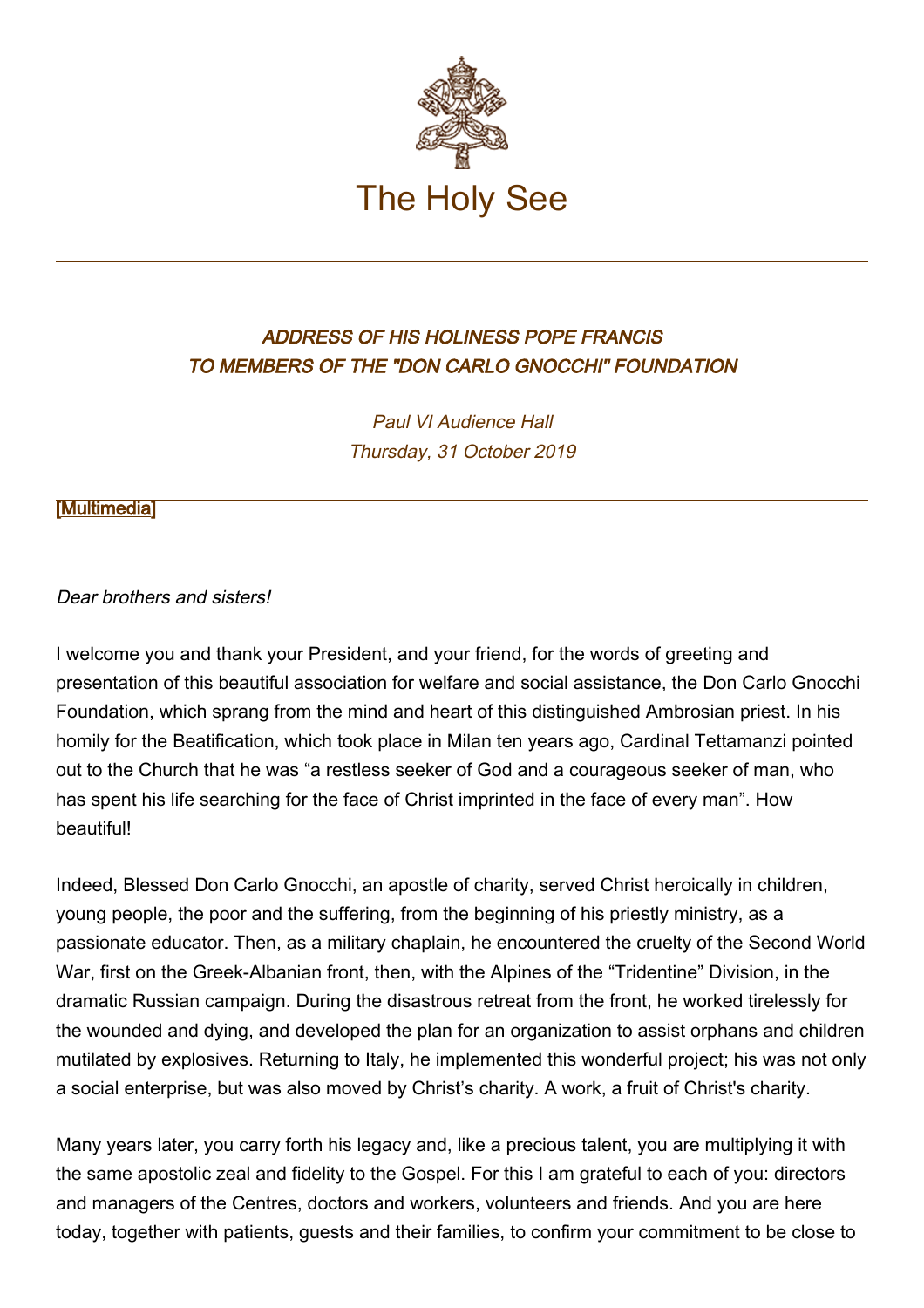the sufferings of the most fragile people, in the style of the Good Samaritan and following the example of your Blessed Founder. Never tire of serving the least on the difficult frontier of infirmity and disability: together with the most advanced therapies and techniques for the body, offer to those who confidently turn to your structures the medicines of the soul, that is, God's consolation and tenderness.

Inspired by the care, delicacy and sensitivity of Blessed Carlo Gnocchi as a priest, you are called to combine social and health service with evangelizing action in the concrete aspects of daily life. For you, this means courageously fighting the causes of suffering and lovingly tending to the distress of those who are suffering or in difficulty. Times have changed since the beginning, but it is necessary to go on with the same spirit, with the attitude and style that Don Gnocchi described as follows: "Active, optimistic, serene, concrete and profoundly human Christians who look at the world no longer as an enemy to be defeated or fled, but as a prodigal son to be conquered and redeemed with love" (Education of the heart).

The meaning and value of the health profession, and of every service rendered to our ailing brothers, are fully manifested in the ability to combine competence and compassion, both together. Competence is the fruit of your preparation, experience and the updating of your skills; and all this is supported by a strong motivation to serve your suffering neighbour, a motivation which in the Christian is animated by the charity of Christ. Competence is the quality that makes the witness of the lay faithful credible in the different environments of society; competence also guarantees you when you go against the tide with respect to the dominant culture: in your case, when you devote time and resources to fragile life, even if to someone it may seem useless or even unworthy of being lived.

Competence and compassion. The suffering of our brothers demands to be shared, demands for attitudes and initiatives of compassion. It is a matter of "suffering with", pitying like Jesus who, out of love for man, became man Himself in order to be able to share fully, in a very real way, in flesh and blood, as is shown to us in His Passion. A society that is not able to welcome, protect and give hope to suffering is a society that has lost its piety and that has lost its sense of humanity. The vast network of centres and services that you have set up in Italy and in other countries is a good model because it seeks to combine assistance, hospitality and evangelical charity. In a social context that favours efficiency over solidarity, your structures are instead houses of hope, whose purpose is the protection, appreciation and true benefit of the sick, the handicapped and the elderly.

Dear friends, I renew my appreciation for the service you render to those who find themselves in difficulty. I encourage you to continue your journey in your commitment to human promotion, which is also an indispensable contribution to the Church's evangelizing mission. Indeed, the proclamation of the Gospel is more credible thanks to the tangible love with which Jesus' disciples bear witness to their faith in Him.